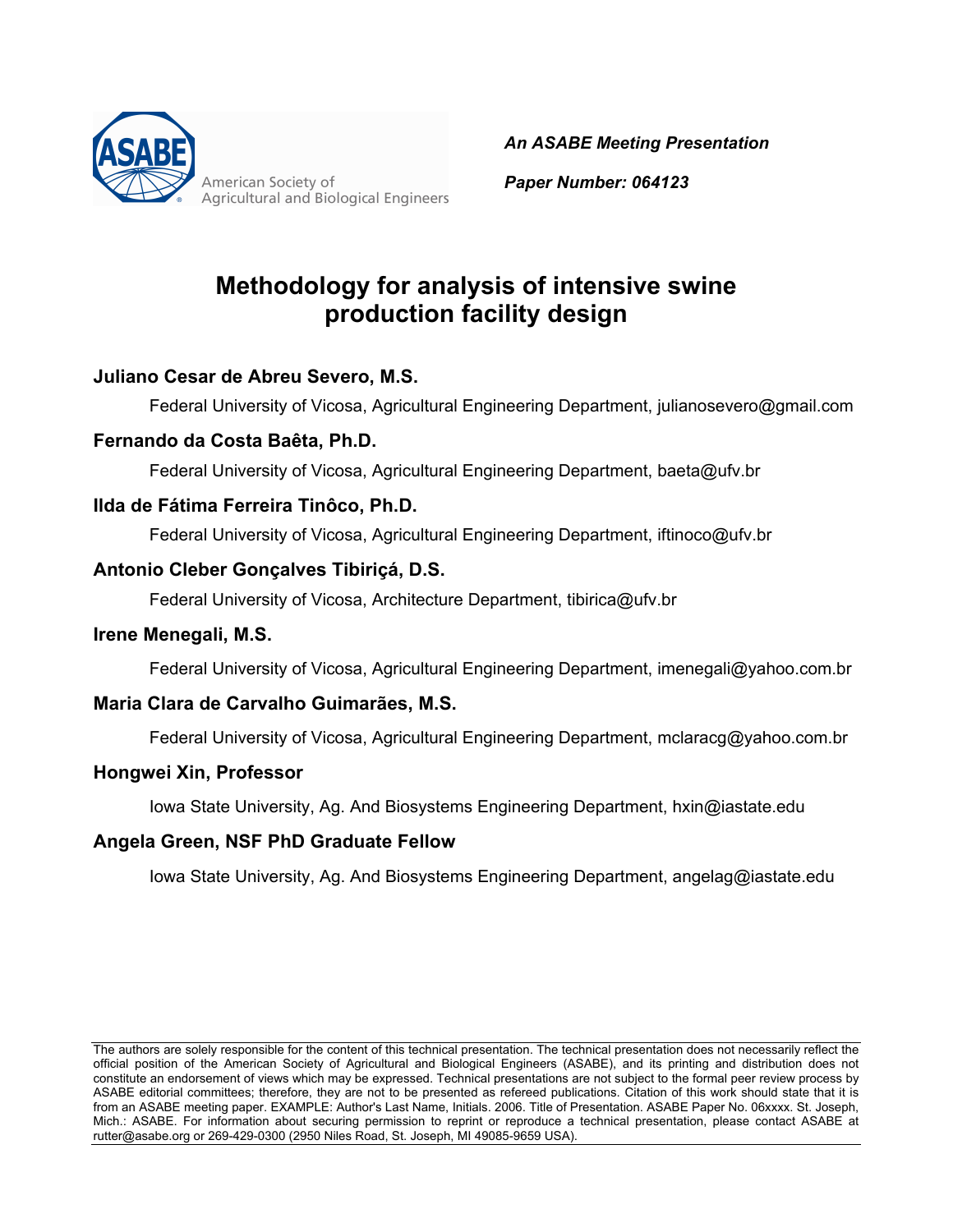#### **Written for presentation at the 2006 ASABE Annual International Meeting Sponsored by ASABE Oregon Convention Center Portland, Oregon 9 - 12 July 2006**

**Abstract***. This work was aimed on using Systematic Layout Planning (SLP) methodology to assist in planning of intensive swine production facilities. First, data were collected by local systematic observation. These data were used to make a diagnostic assessment of major existing problems in a swine production system by studying the relationship between production fluxes (of animals, people, feed, equipment and wastes) and the existing layout. Data acquisition, based on the production fluxes, occurred between August and October 2004 in three swine farms of Vale do Piranga region, Minas Gerais State, Brazil, because this region has the state's second largest concentration of swine. After the study of these fluxes, it was possible to verify, by means of SLP, the proximity relations between the buildings. This SLP may be used as a guideline in the planning of new facilities and for diagnostics of problems due to layout in existing facilities.* 

**Keywords.** Design methodology, layout planning, swine facilities.

The authors are solely responsible for the content of this technical presentation. The technical presentation does not necessarily reflect the official position of the American Society of Agricultural and Biological Engineers (ASABE), and its printing and distribution does not constitute an endorsement of views which may be expressed. Technical presentations are not subject to the formal peer review process by ASABE editorial committees; therefore, they are not to be presented as refereed publications. Citation of this work should state that it is from an ASABE meeting paper. EXAMPLE: Author's Last Name, Initials. 2006. Title of Presentation. ASABE Paper No. 06xxxx. St. Joseph, Mich.: ASABE. For information about securing permission to reprint or reproduce a technical presentation, please contact ASABE at rutter@asabe.org or 269-429-0300 (2950 Niles Road, St. Joseph, MI 49085-9659 USA).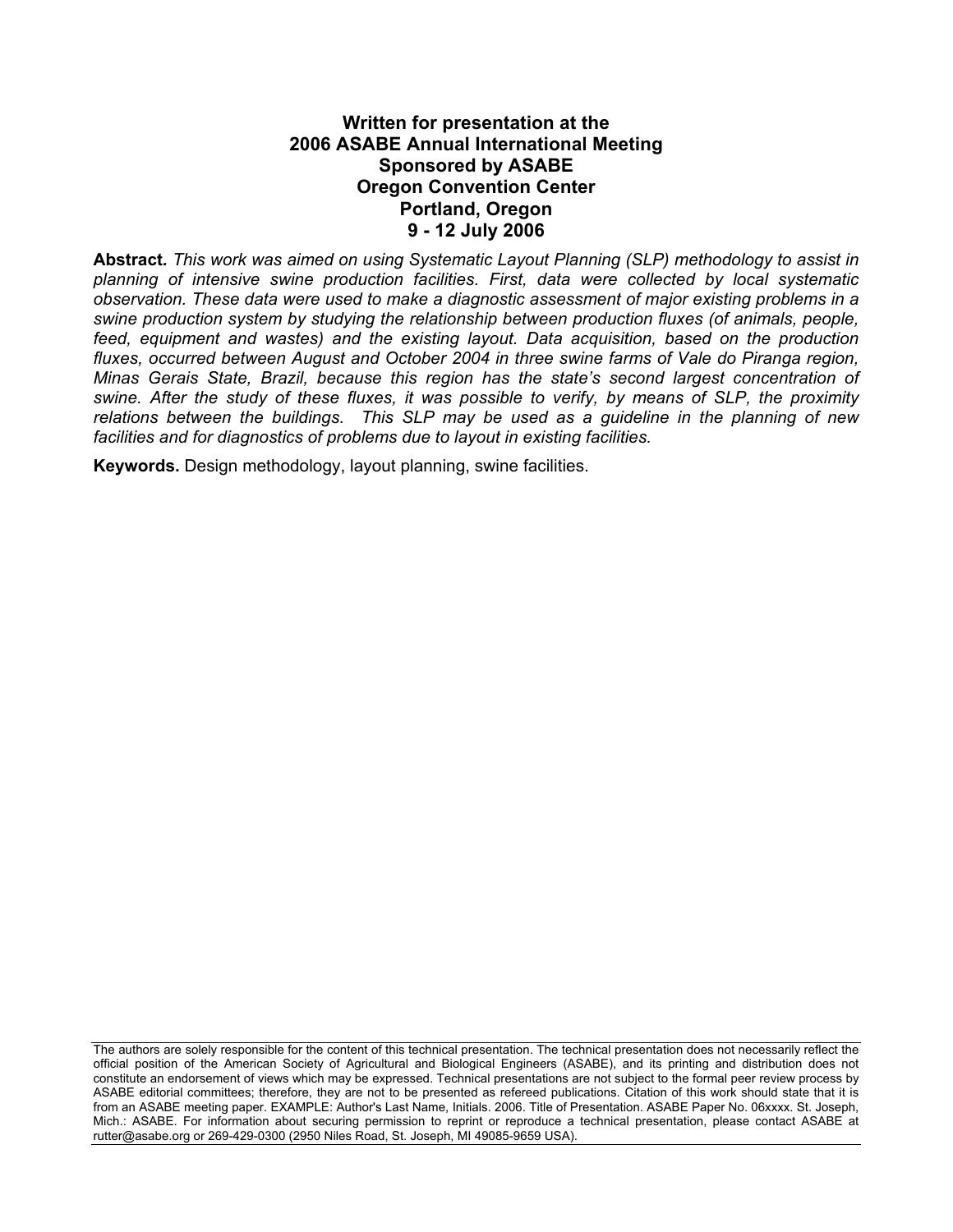### **Introduction**

Brazil, the world's 4th largest pork producer, produced 2.6 million tons of pork in 2004. From 1990 to 2003, Brazilian production increased by 158%, while the world production grew 37,1% (USDA, 2004). This increase may be attributed to the development of techniques of swine production, in terms of genetically improved animals and advances in nutrition, management and sanitation.

The intensive swine production system can be defined as a system in which the animals are housed in appropriate indoor facilities, during their entire life (Nicolaiewsky & Wentz, 1998). However, there is still an important lack of knowledge about the types of lodging that are most appropriate to Brazilian weather conditions. Thus, the production process still needs welldesigned facilities, in order to furnish the animals with adequate environmental conditions and allow them to reach their maximum productive performance.

Each swine production facility needs specific planning for siting, construction, placement and integration of all components. However, the production facility functionality is affected by many factors, including site topography, distance from market and size of herd. So, facility design is not enough. Optimization of production fluxes, considering both the management and the animals, may lead to a more rational productive process.

The production fluxes can be defined as a set of synchronized and integrated actions from every sector of the production facility needed to meet production goals, such as personnel, infrastructure, animals and technologies management (Correa et al., 2001). Failures on the planning of the facilities are commonly observed, which lead to problems in the production fluxes.

The facilities location itself can affect the production. For example, sectors of the production plant that need constant observation, like pre-gestation, gestation, farrowing and nursery, must be located close to the personnel's most frequently used corridors, the opposite occurring with sectors like growing and finishing, which may be located in more isolated areas, but still respecting the minimum recommended bio-security distances.

Structural details, like corridor ramps, may become obstacles to the workers, when they need to move around with carts or bags, at animals feeding times. Also, badly positioned pillars and others structures may cause many problems during certain activities.

Another important issue to be observed is the production of manure, and its disposal within the production process. An adult swine produces, on average, 0.27  $m^3$  of liquid manure per month. Thus, in Sao Paulo state, whose swine herd was 1.5 million in 2000, manure production was approximately 13,500 m $3/$ day (ABCS, 2000).

Other factors, which must also be considered, are related to the animal's welfare, including noise levels and sources, lighting, types of floor, excessive transit of personnel and machinery, etc. These factors can cause stress to the animals, reducing their productivity and violating rules imposed by importing countries. According to Hill (1999), relatively recent tendencies, like the use of deep-bedded floors, can assure benefits to the animals' productivity and welfare, as well as the global environment. However, related field data are controversial and need further investigation.

Also the air quality within the facilities is a factor that influences the animal and worker welfare. According to Klooster (1993), the gases produced within the swine facilities, like ammonia, are responsible for 50% of the occurrence of acid rain. Slotted floors and different manure handling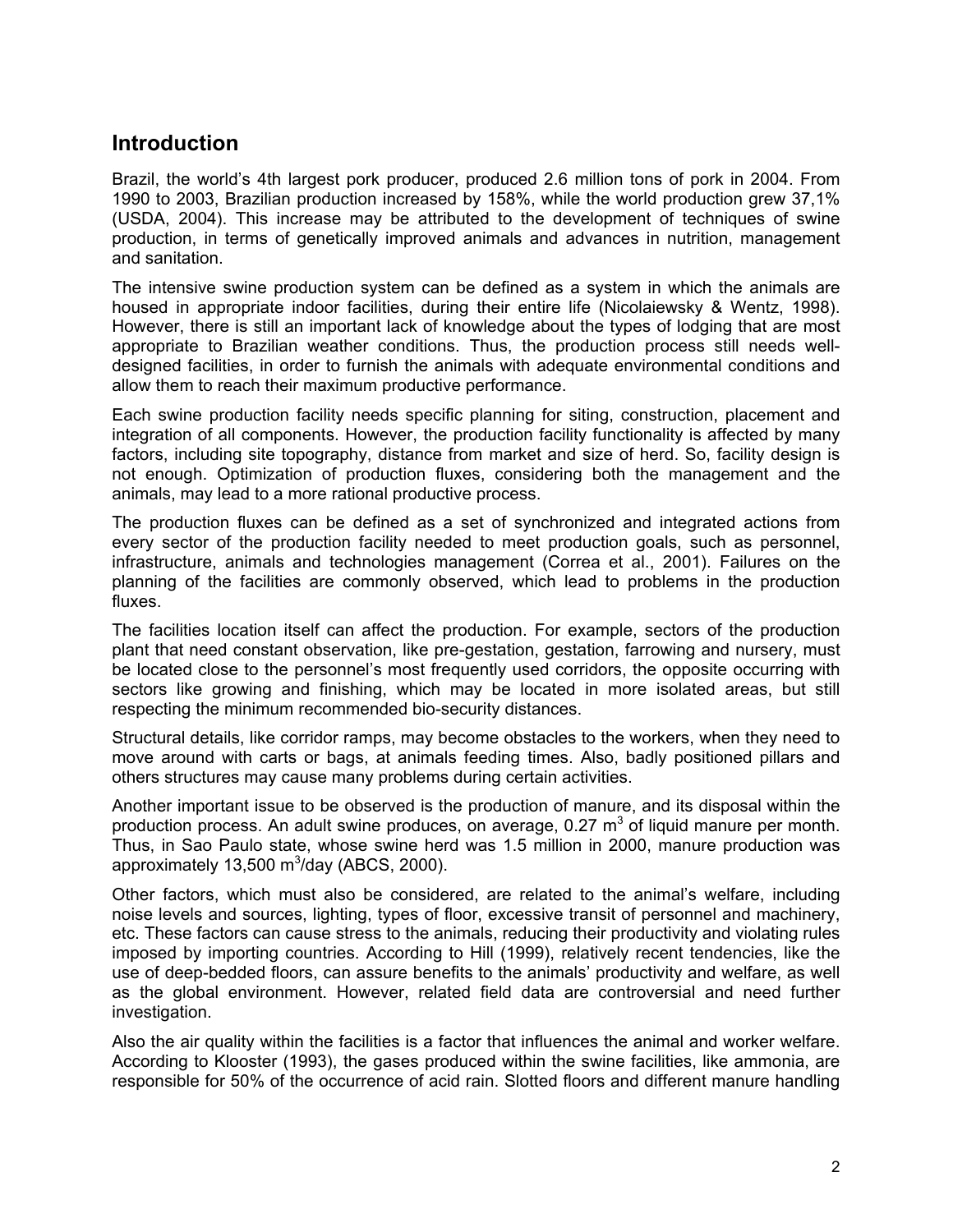practices inside the facilities are efficient ways of limiting the gases emissions (Miner, 1995; Hendriks, 1997).

This set of conditioning factors indicates the importance that must be given to the appropriate planning of the production facilities, as well as the analysis of all the production fluxes, in order to maximize the production, while minimizing costs and assuring animal welfare.

The main objective of this work was to use a methodology that allows the diagnosis, the analysis and the design of the components that compose an intensive swine production system. Systematic Layout Planning (SLP) was then used as a tool for the analysis and layout planning. According to Muther (1978), SLP is a structuring of phases, a model of procedures and a series of conventions to identify, evaluate and visualize the elements and areas involved in the layout planning. It is an easy-to-use model, in which procedures are adopted to combine many factors, considerations, elements and objectives, related to a specific project, using techniques of analysis followed by a simplified list of symbols and conventions.

### **Materials and Methods**

The first step was the identification of the main problems present in the swine production system, caused by the facility layout, through the study of fluxes and facilities. The diagnosis was made obtaining information about the rules, parameters and basic concepts of the facilities that compose a full-cycle intensive swine production system. In order to do that, information was collected by means of *in loco* observations, using questionnaires, interviews directed to the workers, photos, flowcharts and spread sheets. Data acquisition was made in three full-cycle standard production facilities, located in Piranga Valley, one of the largest swine production regions of Minas Gerais State, and whose weather, according to Koppen, is Cwa (warm, temperate, rainy, with a dry season in the winter and warm summer).

The visited farms were:

- A: Fazenda Sao Joaquim; with a herd of 900 sows, is located in the City of Urucania, Minas Gerais State (MG) (20°20' S; 42°46' W; 420 m of average altitude);
- B: Sitio Boa Vista; located in the City of Vicosa, MG (20°43' S; 42°52' O; 635 m of average altitude). Its herd is 1200 sows large;
- C: Fazenda da Vargem, located in the City of Jequeri, MG (20°25' S; 42°43' O; 492 m of average altitude), and whose herd is 600 sows large.

All the management practices, as well as facilities deficiencies, problems with the production fluxes and animal level thermal environment were documented and analyzed, furnishing a snapshot of the main problems that affect the swine production in the specified region.

Data acquisition was based on the following production fluxes:

- Animals: the movements in each phase of production were verified: the residence time of the animals within each facility, the execution of these movements (through corridors, machinery, etc.), the characteristics of the circulation areas (dimensions, building materials, location within the system, etc.), among others. These observations were recorded by means of questionnaires, applied to the workers responsible for executing these movements, and also by means of photos and flowcharts. The objective of these registries is to verify whether these movements would negatively affect the animals' welfare or not, and if yes, what can be done to minimize these effects.
- Personnel: the working conditions within the facilities were recorded: the working places and types of work assigned to each worker, as well as the methods employed by the workers to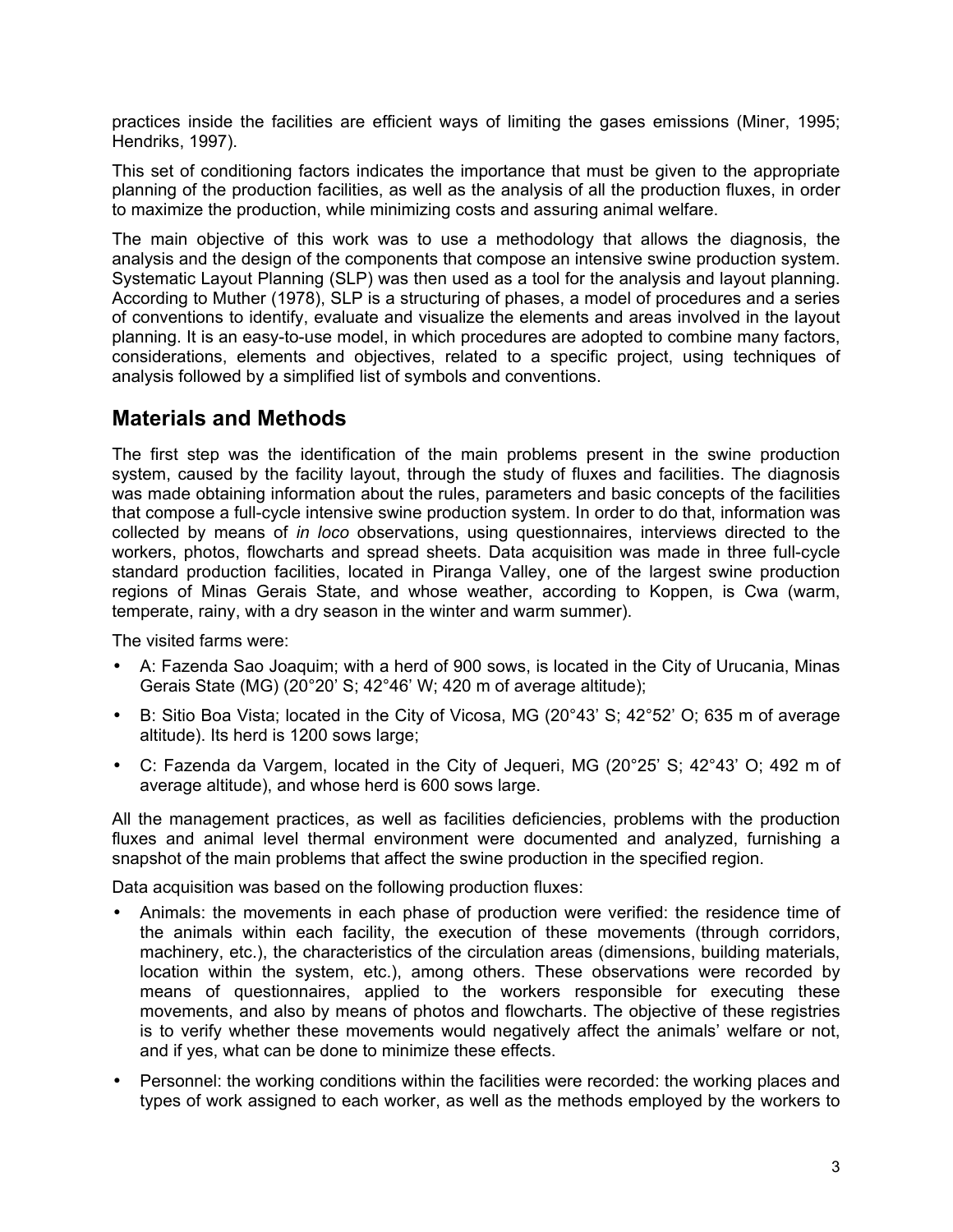complete their work. Spread sheets were used to record information such as number of workers per sector, time spent to execute specified activities, protective equipment used, etc. These variables were used to assess the workplaces, in order to propose enhancements in the work conditions.

- Feed: feed transport was observed within the production system, after its arrival to the farm until its distribution to animals. Flowcharts, questionnaires of the responsible workers, and photos were used for recording information of: storage places, amounts and daily frequency of distribution, possible wasted feed and its cause, etc. This information was used to propose enhancements on feed distribution, with minimization of wastes and minimization of production costs.
- Equipment: equipment used in production, their functions, and the way they are used were verified: whether they are stationary or mobile, their daily working time, their location, etc. Spreadsheets and flowcharts were used for recording this information. The analysis of the flux of equipment allows suggestions for reductions in the distances and machinery dimensions, resulting in economy of infra-structure and handling simplification.
- Wastes: currently, the main issue about swine production is related to the amount of manure that is generated by the animals. This has become a problem in various regions of Brazil and worldwide, including the region where this work was done, the Piranga Valley, MG. Thus, due its importance, flowcharts and photos were used to record waste handling parameters: the types of waste produced (whether they are liquid, solid, etc.), the way they are removed from the facilities, the subsequent management and their final disposal.

With the intent of facilitating the layout planning, through the use of SLP, a preferential interrelations chart was built. This chart is a triangular matrix, in which the type and degree of proximity (or inter-relation) between each facility and the others are represented. In other words, the basic objective of this chart is to show which activities (or facilities, in this case) must be located close to others and which must not.

Figure 1 exemplifies a preferential inter-relations chart, according to Muther (1978). On the horizontal fields on the left are placed the names of each activity or facility. For example, when the descending line from field 1 meets the ascending line from field 3, the resulting cell contains the relationship between these two activities. Thus, there is an intersection cell for each pair of activities.



Figure 1. Example of a preferential inter-relations chart (adapted from Muther, 1978).

The main components that constitute the standard full-cycle swine intensive production systems, considered in this work, are shown in Table 1.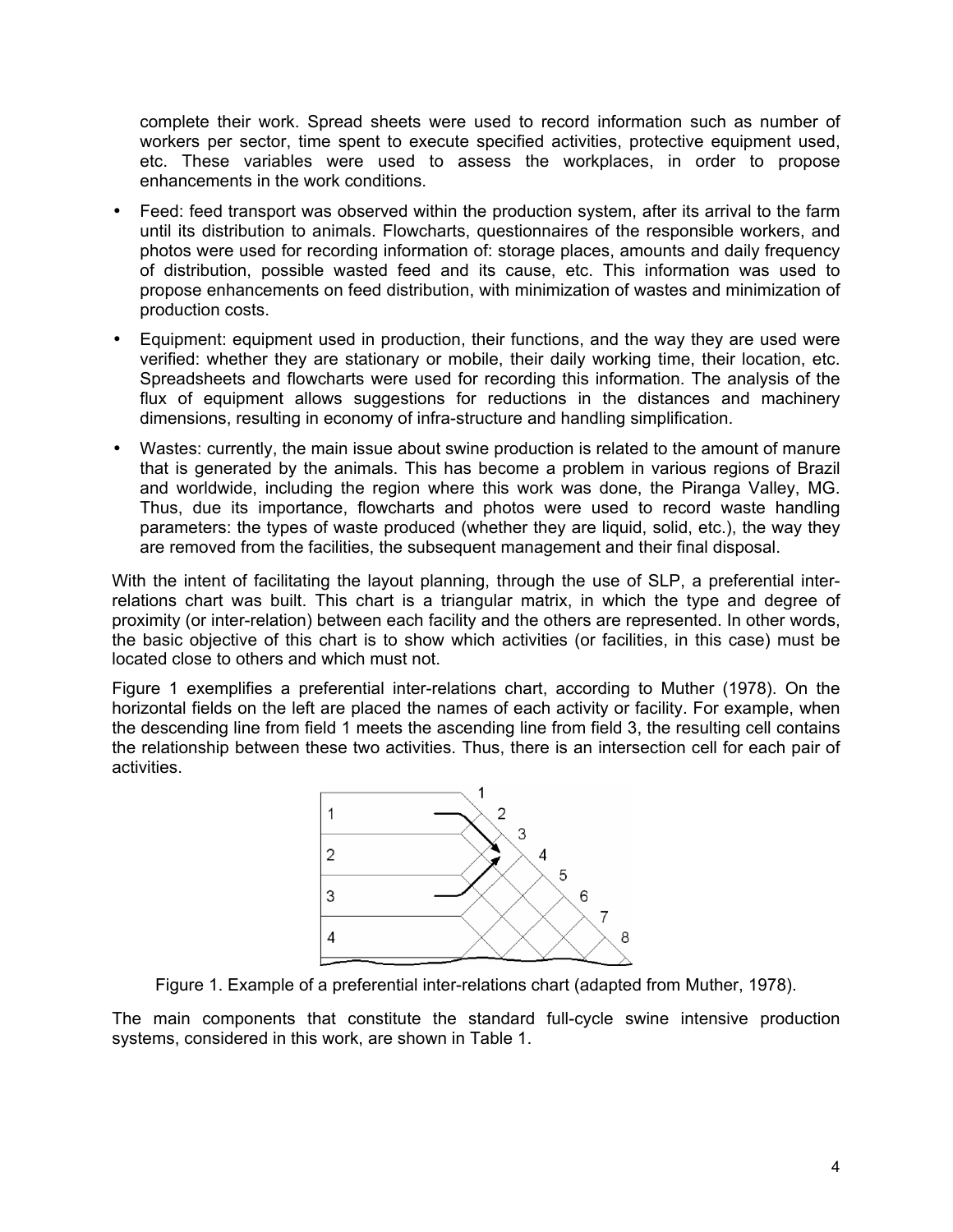| Code | Facility                    |
|------|-----------------------------|
| 1    | Access                      |
| 2    | Office / dressing room      |
| 3    | Feed plant                  |
| 4    | Medicine room               |
| 5    | Artificial insemination lab |
| 6    | Pre-gestation and gestation |
| 7    | Farrowing                   |
| 8    | Nursery                     |
| 9    | Growing / finishing         |
| 10   | Loading ramp                |
| 11   | Decomposition ditch         |
| 12   | Quarantine                  |
| 13   | Stabilization ponds         |

Table 1. Facilities that constitute the standard swine production systems

÷

In order to classify the degree of inter-relation between the facilities, the SLP methodology uses six letters, which are:

- A absolutely necessary;
- $\bullet$   $E -$  especially important;
- $\bullet$  I important;
- O ordinary closeness;
- $\bullet$   $U$  unimportant;
- $\bullet$   $X$  undesirable.

The rationale for such inter-relations and the degrees of inter-relation follow. These reasons will depend on the project, and for this work, are shown in Table 2.

Table 2. Reasons for the degrees of inter-relation A, E, I, O, U or X

| Code | Reason for the inter-relation |
|------|-------------------------------|
| 1    | Contamination risk            |
| 2    | Functionality                 |
| 3    | Ease of movement and access   |
| 4    | Usage frequency               |
| 5    | Observation / control         |
| հ    | <b>Noise</b>                  |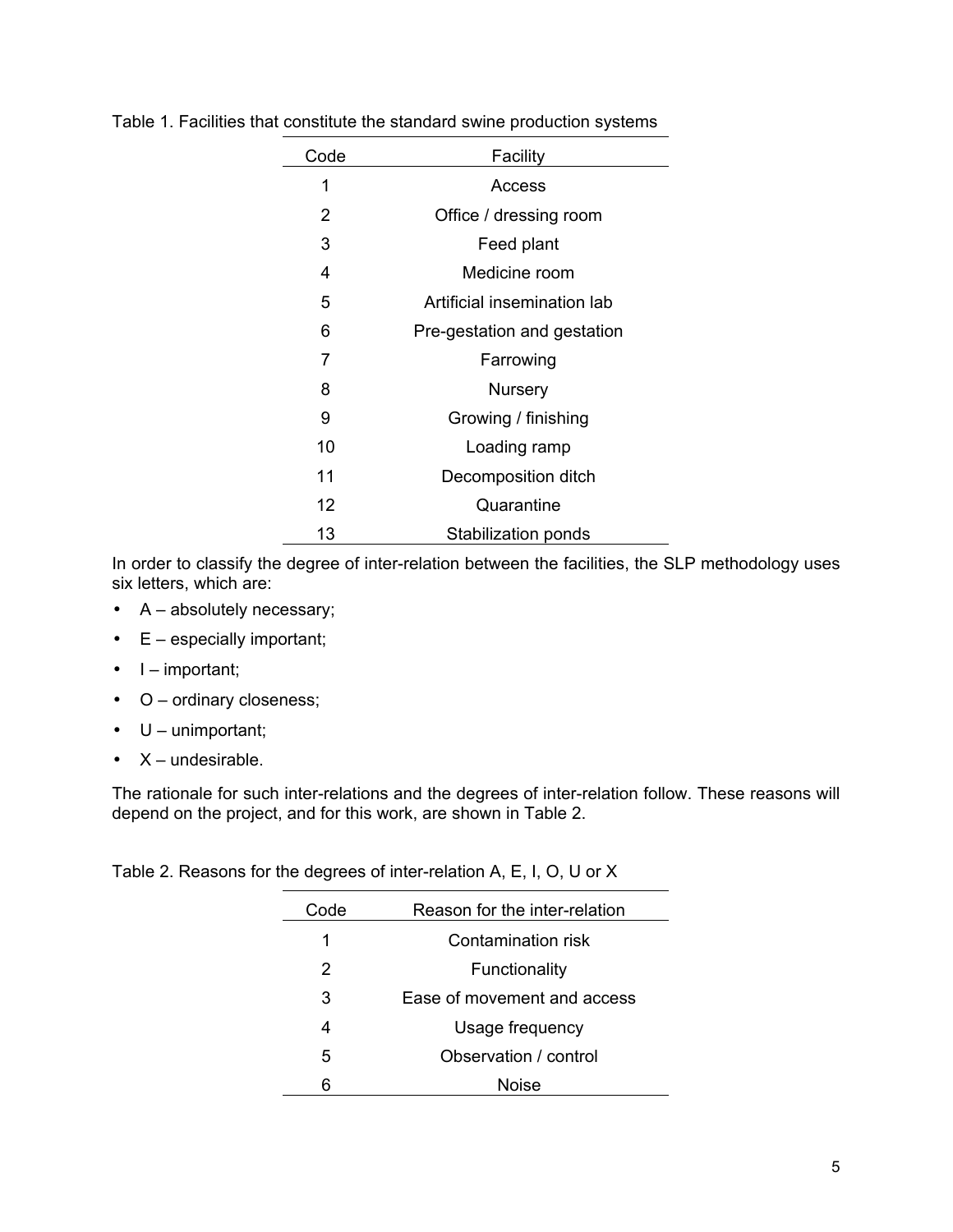### **Results and Discussion**

For the investigation diagnosis of the main problems of the swine production systems, caused by the architectural and constructive designs, as well as to study all the production fluxes, data acquisition was made on the farms previously cited, during the period of August to October 2004.

From this data, it was possible to find possible associations between the facilities for each degree of inter-relation. These associations, as well as the explanation for the degrees are displayed in grids, like the Grid 1.

Grid 1 – Possible associations between the facilities that constitute an intensive swine production system, for the degree of inter-relation *absolutely necessary* (A)

| <b>Facilities</b> |                             | Associations   |   |   |   |                          | Reason for the<br>proximity relation <sup>1</sup> |
|-------------------|-----------------------------|----------------|---|---|---|--------------------------|---------------------------------------------------|
| 1                 | Access                      |                |   |   |   |                          |                                                   |
| $\overline{2}$    | Office / dressing room      |                |   |   | - | ۰                        |                                                   |
| 3                 | Feed plant                  |                |   |   |   |                          |                                                   |
| 4                 | Medicine room               | $\overline{7}$ | 8 | ۰ |   |                          | 4                                                 |
| 5                 | Artificial insemination lab | 6              |   |   |   |                          | $\overline{2}$                                    |
| 6                 | Pre-gestation and gestation | 5              | 7 |   |   |                          | 2, 3                                              |
| $\overline{7}$    | Farrowing                   | 4              | 6 | 8 |   |                          | 4, 3                                              |
| 8                 | Nursery                     | 4              | 7 |   |   |                          | 4, 3                                              |
| 9                 | Growing / finishing         | 10             |   |   |   |                          | 3                                                 |
| 10                | Loading ramp                | 9              |   |   |   |                          | 3                                                 |
| 11                | Decomposition ditch         |                |   |   |   | $\overline{\phantom{0}}$ |                                                   |
| 12                | Quarantine                  |                |   |   |   | -                        |                                                   |
| 13                | Stabilization ponds         |                |   |   |   |                          |                                                   |

Note: <sup>1</sup> according to Table 2

From the associations, it was possible to build a preferential inter-relations chart (Figure 2), which allows visualizing in an easy way the proximity requirements for the facilities, as well as the reasons that justify these requirements.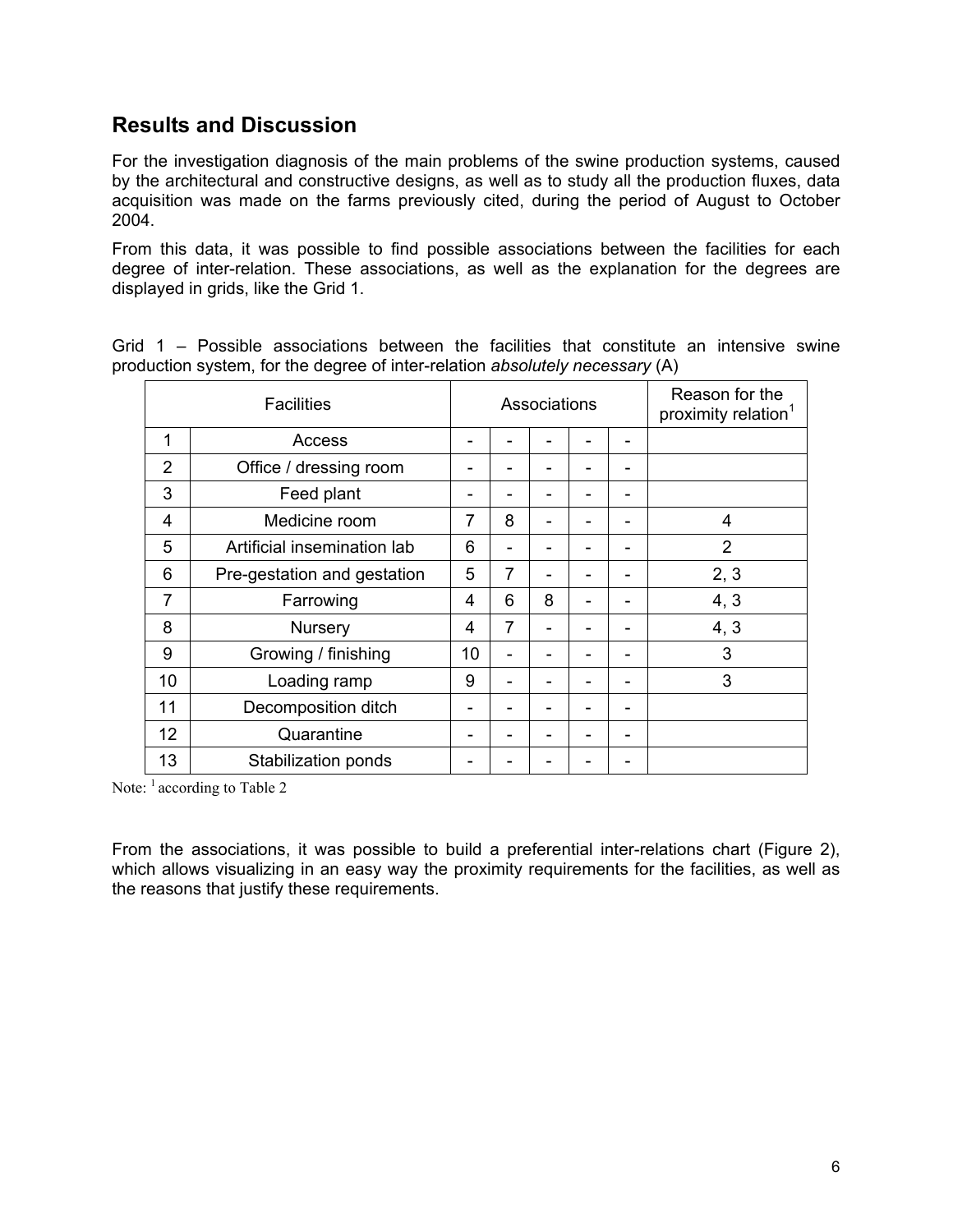

| Inter-relations degrees |                           | Number of<br>inter-<br>relations | Codes | Reasons for the inter-relation<br>degrees |  |
|-------------------------|---------------------------|----------------------------------|-------|-------------------------------------------|--|
| A                       | Absolutely necessary      | 6                                |       | Contamination risk                        |  |
| Е                       | Especially important      | 3                                | 2     | Functionality                             |  |
|                         | Important                 | 6                                | 3     | Ease of movement and access               |  |
| O                       | <b>Ordinary Closeness</b> | 4                                | 4     | Usage frequency                           |  |
| U                       | Unimportant               | 22                               | 5     | Observation / control                     |  |
| X                       | Undesirable               | 37                               | 6     | <b>Noise</b>                              |  |
| Total = $n*(n-1)/2$     |                           | 78                               |       |                                           |  |

| Codes | Reasons for the inter-relation<br>degrees |  |
|-------|-------------------------------------------|--|
|       | Contamination risk                        |  |
| 2     | Functionality                             |  |
| 3     | Ease of movement and access               |  |
|       | Usage frequency                           |  |
| 5     | Observation / control                     |  |
|       | Noise                                     |  |
|       |                                           |  |

Figure 2. Preferential inter-relations chart, for an intensive swine production system.